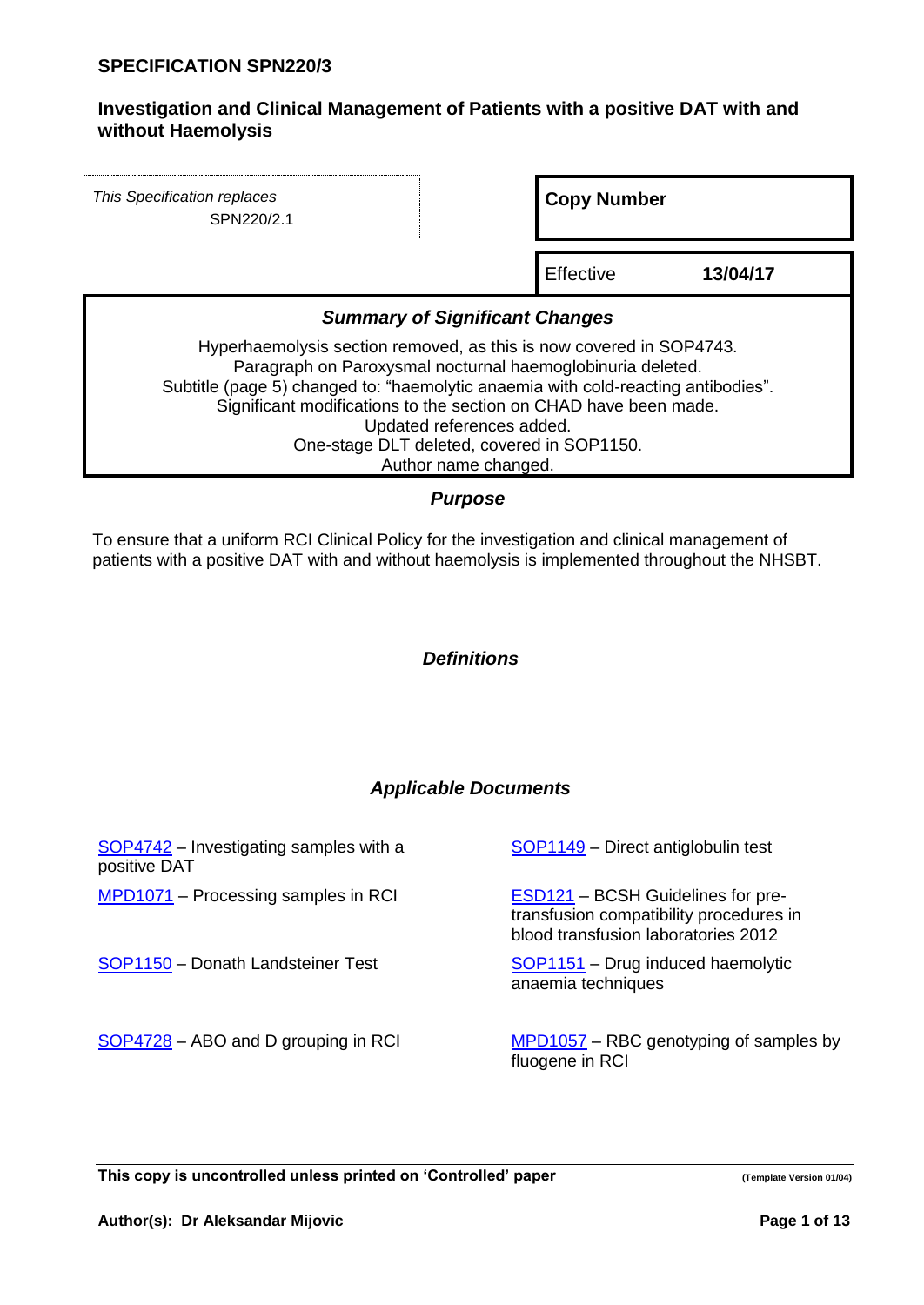# **Investigation and Clinical Management of Patients with a positive DAT with and without Haemolysis**

#### **Significance of a Positive DAT**

The direct antiglobulin test (DAT) is generally used to determine whether red cells have been coated, in vivo, with immunoglobulin, complement, or both. A positive DAT, with or without shortened red cell survival, may result from:-

- 1. Autoantibodies to intrinsic red cell antigens, e.g. Autoimmune Haemolytic Anaemia
- 2. Alloantibodies in a recipient's circulation, reacting with antigens on recently transfused donor red cells which may or may not be associated with symptoms, signs and biochemical changes of an acute or delayed haemolytic transfusion reaction (AHTR or DHTR).
- 3. Alloantibodies in donor plasma / derivatives that react with recipients' red cells for example:
	- a) Transfusion of Group O platelets with high titre anti- A,B to Group A/B recipient
	- b) Intravenous Immunoglobulin (IVIg) may contain ABO antibodies / anti-D<sup>1</sup>.
- 4. Alloantibodies in maternal circulation that cross the placenta and coat fetal red cells which may or may not be associated with symptoms, signs and biochemical changes of haemolytic disease of the fetus and newborn (HDFN).
- 5 Antibodies produced by passenger lymphocytes in transplanted organs.<sup>2</sup> Passenger lymphocytes of donor origin produce antibodies directed against ABO or other antigens on the recipient's cells, causing a positive DAT.
- 6. Drug-induced haemolytic anaemia (e.g. Methyldopa-type, Penicillin type), usually IgG+/-C3d.
- 7. DAT positive with complement components only
	- a) About 10% of patients with warm AIHA have red cells with a positive DAT due to C3 coating alone.<sup>3</sup> These AIHAs can be caused by warm-reacting IgM antibodies, or IgM+IgG antibodies.<sup>4</sup>
	- b) Cold haemagglutinin disease / Paroxysmal Cold Haemoglobinuria.
	- c) Drug Induced (Drug-dependent-Immune complex type).
- 8. Non-antibody immunoglobulins associated with red cells in patients with Hypergammaglobulinemia.<sup>5</sup> Multiple Myeloma or recipients of antilymphocyte globulin (ALG) or antithymocyte globulin (ATG). 6
- 9. Elevated levels of IgG or complement have been noted on the red cells of patients with sickle  $cell$  disease,  $\beta$ -thalassemia, renal disease, autoimmune disorders (including systemic lupus erythematosus), AIDS, and other diseases with elevated serum globulin or blood urea nitrogen (BUN) levels.<sup>1-7</sup>
- 10. A positive DAT, without clinical manifestation of immune mediated red cell destruction, has been reported in 1:7000 healthy blood donors.<sup>8</sup>

Interpretation of positive DATs must include the patient's history, clinical data, and the results of other laboratory tests.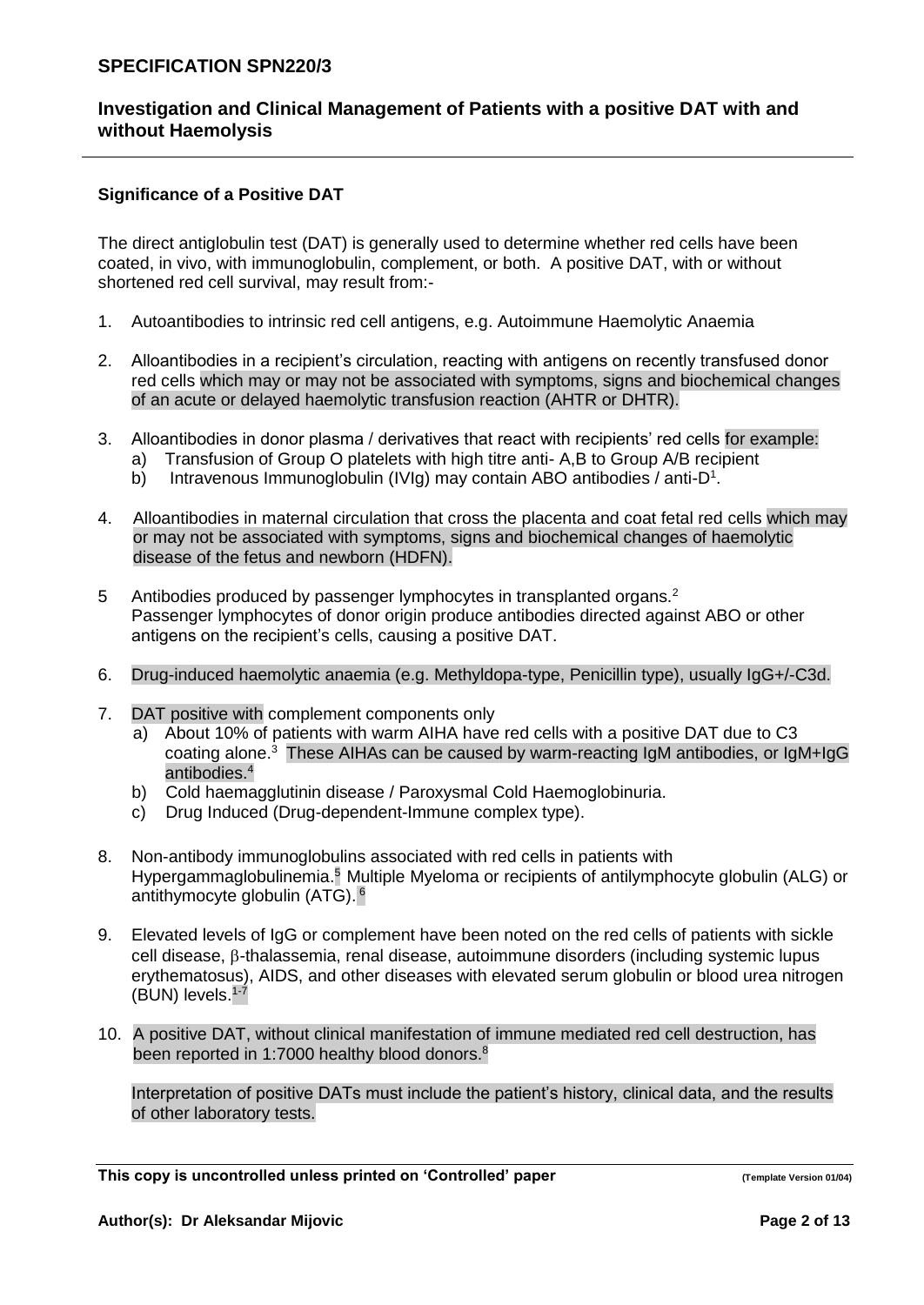**Laboratory investigations of Patients with Positive DAT in warm antibody induced Autoimmune Haemolytic Anaemia (WAIHA).**

WAIHA may occur as idiopathic or secondary to other diseases (chronic lymphocytic leukaemia, lymphoma, systemic lupus erythematosus, ulcerative colitis, myelodysplastic syndromes). [MPD1071](http://ndcsb217:8088/upload/controlled_documents/MPD1071.doc) describes how samples are processed in RCI.

- 1. **Determine ABO, Rh and Kell phenotype.** if the patient's RBC are heavily coated with antibodies (strong positive DAT): warm saline wash or chloroquine diphospate treatment can be used [\(SOP4728\)](http://ndcsb217:8088/upload/controlled_documents/SOP4728.doc). Alternatively, Rh DCcEe, M N S s, K, k, Fy<sup>a</sup>, Fy<sup>b</sup>, Jk<sup>a</sup>, Jk<sup>b</sup> can be predicted with a high level of accuracy by molecular testing [\(MPD1057\)](http://ndcsb217:8088/upload/controlled_documents/MPD1057.doc).
- 2. **Direct antiglobulin test:** BioRad cards are used on all investigations. This might detect IgA only AIHA, if using polyspecific anti-human globulin (AHG) or AIHA due to low affinity autoantibodies [\(SOP1149\)](http://ndcsb217:8088/upload/controlled_documents/SOP1149.doc).
- 3. **Antibody identification:** by standard methods (indirect antiglobulin test) + auto control. Variation in strength of reactions may indicate the presence of both allo and autoantibodies. If DAT positive, there is no history of transfusion during the previous 3 months, no evidence of AIHA and no free antibody is present, no other tests are required.
- 4. **Autoadsorption technique:** if reactions obtained by IAT are uniformly weak with all panel cells it is unlikely that there is a significant underlying alloantibody and adsorptions are unnecessary. Autoadsorptions are performed using the patient's red cells treated with a reagent called ZZAP which contains dithiothreitol and cysteine-activated papain. Autoabsorption should not be performed if the patient has been transfused within the past 3 months to ensure allogeneic red cells are not present. Extended blood group serological or molecular typing will assist in the identification of alloantibodies.
- 5. **Differential adsorption technique:** the red cells employed in the differential adsorption technique must be carefully selected to include all clinically significant blood groups and generally performed only in the following circumstances:-
	- pan-reacting antibodies are detected and the patient has been transfused within the last three months or
	- if there are insufficient red cells (due to a low hct and urgent transfusion requirement) to perform auto-adsorption
		- or
	- if auto-adsorption fails to remove (or weaken significantly) pan-reactive antibodies.

# 6. **Red cell eluate study to be undertaken:**

- a) If there is history of transfusion within 1 month with an increase in the transfusion requirement and/or a change in the serology [\(SOP4742\)](http://ndcsb217:8088/upload/controlled_documents/SOP4742.doc).
- b) Evidence of haemolysis with no demonstrable allo or autoantibody in the serum. Eluate should be tested, even if DAT negative, if immune haemolysis is strongly suspected <sup>9</sup> (discuss with laboratory).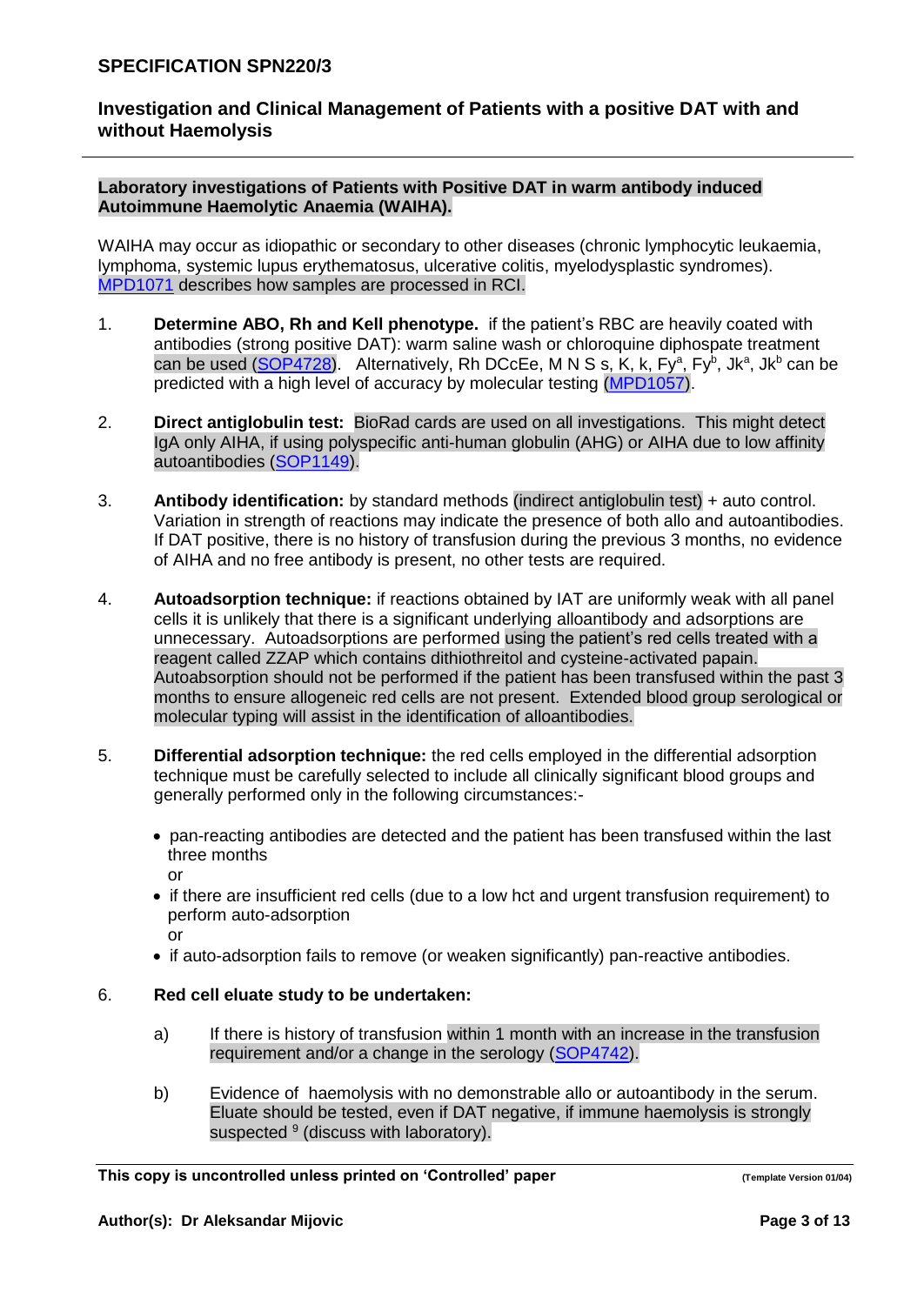- c) When adsorption studies are inconclusive, especially in patient transfused within the past 3 months.
- d) Post ABO mismatched haemopoietic cell transplantation.

Examples of positive DAT and no elutable antibody are seen in cases with:

- 1) penicillin type induced haemolysis
- 2) patients with circulating immune complexes
- 3) patients with high paraprotein / gammaglobulins

If a specific antibody is eluted, the patient's red cells should be checked if possible for the antigens concerned. The presence of alloantibodies in an eluate suggests:

- 1) delayed transfusion reaction
- 2) haemolytic disease of the newborn
- 3) "mimicking" autoantibodies 10,11

# **Policy for selection/provision of Cross-Matched Blood in WAIHA cases**

The chief value of transfusion is to gain time for other therapies (e.g. Corticosteroids) to work. Blood must be transfused cautiously and for appropriate indications. Rapid haemolysis e.g. Hb <5g/dL or life threatening symptomatic anaemia (angina, respiratory distress, cerebral ischaemia, progressive cardiac decompensation associated with reticulocytopenia constitutes a medical emergency).

- 1. Blood selected for patients with clinically significant allo-antibodies must lack the corresponding antigens.
- 2. Select K negative blood of the same ABO group and of Rh type compatible with that of the patient eg:<sup>11</sup>

| <b>Patient Rh phenotype</b> | <b>Select</b>                  |
|-----------------------------|--------------------------------|
| rr                          | rr                             |
| $R_{1}r$                    | E Neg $(R_1R_1$ rr or $R_1r$   |
| $R_1R_1$                    | $R_1R_1$                       |
| $R_1R_2$                    | Any Rh phenotype               |
| $R_2r$                      | C Neg $(R_2R_2$ rr or $R_2r$ ) |
| $R_2R_2$                    | $R_2R_2$                       |

This will avoid stimulating the production of Rh/K alloantibodies and will prevent transfusion reactions from such antibodies already present but masked by the autoantibodies.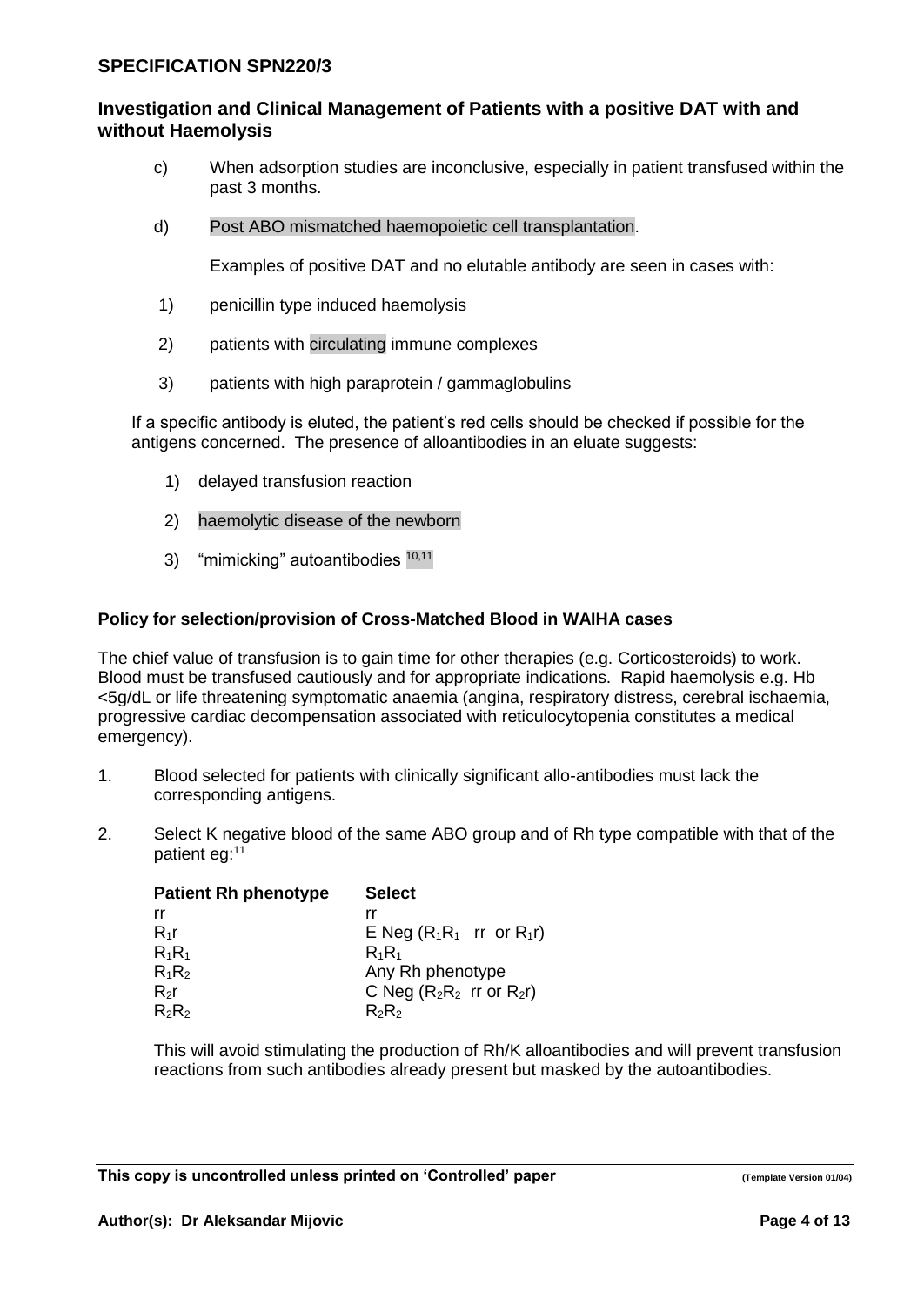# **Investigation and Clinical Management of Patients with a positive DAT with and without Haemolysis**

It is preferable to select blood using this principle even if the patient's autoantibody shows specificity within the Rh system. $12,13$  The only exception would be if there was active ongoing haemolysis with clear-cut single Rh specificity (e.g. anti-e), in which case it might be considered that the advantage of possible increased red cell survival would outweigh the potential for stimulating alloantibody production.<sup>14</sup>

- 3. Crossmatched units that are serologically incompatible but considered appropriate for the patient should be issued as **"SUITABLE FOR".**
- 4. If transfusion of ABO Rh, K compatible red cells does not result in expected rise in Hb, extend the phenotype (or predicted phenotype if molecular methods are being employed) to include Ss, Kidd and Duffy and contact the NHSBT consultant to consider/discuss with hospital clinician the option of further transfusion, with IVIg / steroid cover.<sup>15</sup>
- 5. In the situation where the need for blood is urgent and there is insufficient time to perform autoadsorption/differential adsorption test, select ABO, Rh phenotype compatible, K negative blood. These are the most common specificities of alloantibodies found in AIHA.<sup>16</sup> In extreme circumstances, transfusion under IVIg / steroid cover should be considered.<sup>15</sup>

The decision to transfuse these units in life threatening emergency requires adequate consultation between hospital clinician and NHSBT consultant.

**Comment.** No critically ill patient with autoimmune haemolytic anaemia should die through lack of blood.

6. Once alloantibodies are excluded after adsorption studies at a reference laboratory, the hospital may select the same ABO, Rh and K phenotype units and use an immediate spin cross match technique for compatibility testing prior to issue of blood.<sup>16</sup> The laboratory results and the advice provided to the hospital by the reference laboratory should be well documented.

A sample obtained within 72 hours of the previous transfusion is acceptable for serological investigation for AIHA to exclude additional alloantibodies and to select suitable units.<sup>17,18</sup>

## **DAT negative AIHA**

DAT-negative AIHA has been reported in about 6% of all warm AIHA. There are several possible mechanisms: a) low affinity IgG antibodies which may dissociate from the red cells during washing for DAT, b) low number of IgG molecules on the red cells, undetectable by standard DAT but demonstrable by more sensitive techniques such as solid phase enzyme-linked anti-globulin test, flow-cytometry, c) AIHA caused by non-IgG (e.g. IgA) antibodies. <sup>19</sup> Sachs et al reported that 4.6% DAT-negative patients suspected to have immune haemolysis had red cell auto- or allo-antibodies detectable by elution.<sup>9</sup>

## **Haemolytic anaemias due to cold-reacting autoantibodies**

#### Cold agglutinin disease

The acute transient form of CAD is usually associated with mycoplasma pneumoniae infection or infectious mononucleosis, a chronic form usually seen in the elderly, can be idiopathic or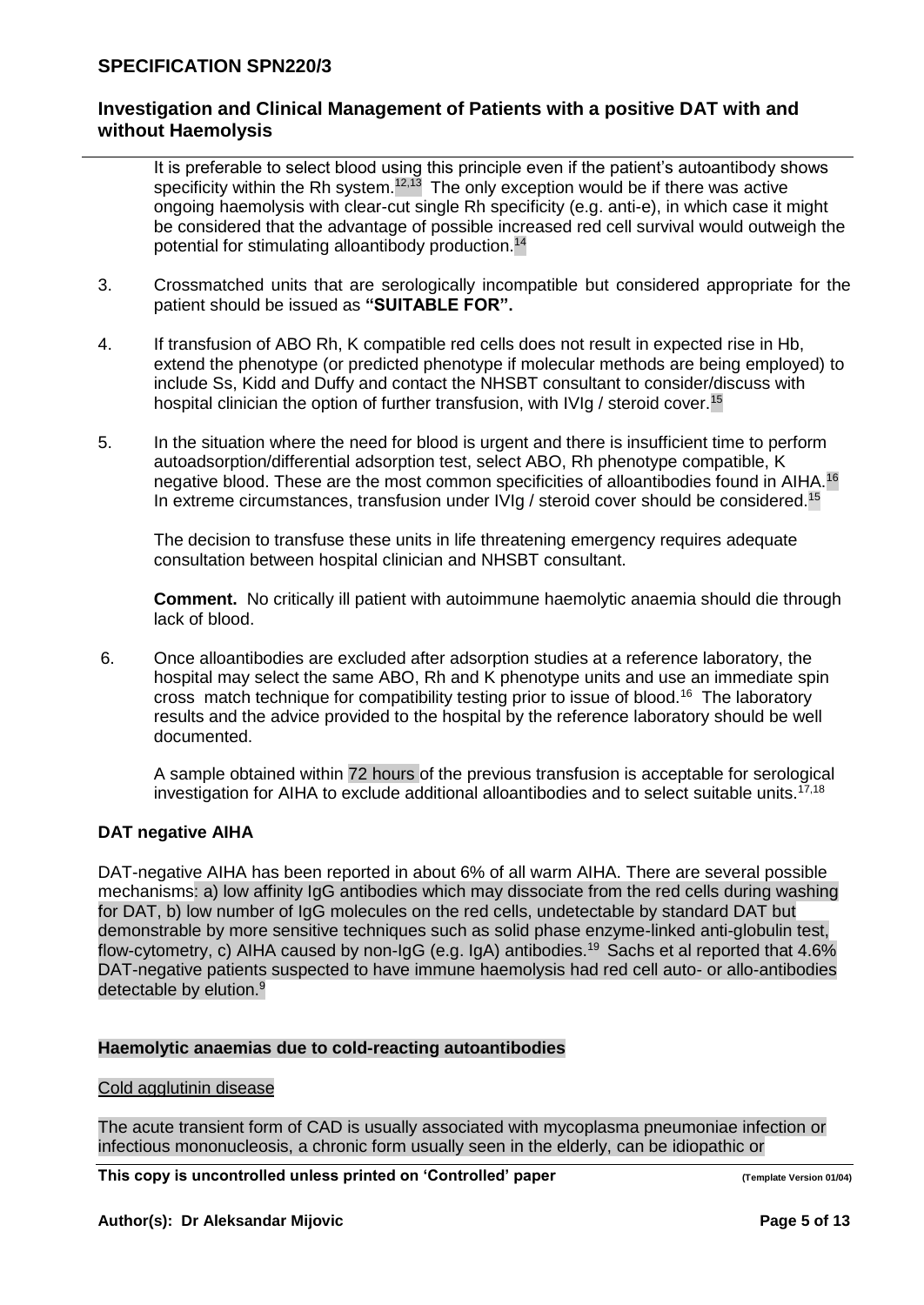# **Investigation and Clinical Management of Patients with a positive DAT with and without Haemolysis**

associated with lymphoma, Waldenstrom's macroglobulinaemia and chornic lymphocytic leukaemia.<sup>20</sup>

#### DAT is typically positive for C3d, and negative (or, occasionally, weakly positive) for  $\lg G$ .<sup>20</sup>

Cold autoantibody is usually IgM, but examples of cold reacting IgA autoantibodies (e.g. anti-Pr) have also been reported. <sup>21</sup> IgM Antibodies usually have anti-I specificity (anti-i in the postinfectious form of CHAD), but autoantibody specificity is not diagnostic of the underlying condition of CHAD and clinical relevance depends on the thermal range of the antibody.

### Testing for clinically significant cold agglutinins

A practical screening procedure is to incubate the patient's serum with normal red cells suspended in saline, at room temperature for 30-60 minutes. Negative test practically rules out clinically significant antibody. If the screening test is positive, further tests are necessary. To distinguish between clinically significant cold agglutinins, and those that are not antibody titration and/or its thermal amplitude (highest temperature at which the antibody binds to red cell) can be tested. Clinically significant cold agglutinins usually have a  $1:500 - 1:1000$  titre at  $+4^{\circ}$ C. Cold Haemagglutinins of thermal amplitude  $>30^{\circ}$ C (detected by tube NISS direct agglutination technique) are considered to be a reasonable indicator of clinical significance. <sup>22</sup>

### Laboratory testing problems that cold agglutinins may cause

Samples for cold agglutinin titre/thermal amplitude should be transported to laboratory at  $37^{\circ}$ C. As this is often not practical, EDTA-anticoagulated samples should be re-warmed at  $37^{\circ}$ C for 1 hour before testing.<sup>22</sup>

The thermal range of the antibody is more important than the agglutination titre for clinical purposes. (ref a and b).

Cold autoantibody may agglutinate all cells within the reverse ABO group leading to discrepant ABO typing. If these findings are correctly interpreted as a non-specific cold reaction and the tests are repeated at 37°C the reactions will disappear.

Potent cold reactive autoantibodies reacting by IAT at 37°C may mask the underlying alloantibodies active at  $37^{\circ}$ C. The patient's plasma can be treated with DTT (DTT is used to treat serum to prevent IgM antibodies acting as agglutinins, by disruption of J chains) and post DTT treated sample should be tested at 37°C by IAT technique using monospecific anti IgG reagent. Alternatively, alloadsorptions at 4°C may be performed. Donor red cells should be transfused through a blood warmer. <sup>24</sup> Acute forms of CHAD with infections often have abrupt but short clinical course. The chronic form may require therapy. Corticosteroids, IVIg and splenectomy are often, but not always, ineffective in CHAD. Rituximab has been tried as 1<sup>st</sup> line and Fludarabine +/-Rituximab as  $2<sup>nd</sup>$  line.  $2<sup>5</sup>$ 

#### **Positive DAT by complement/IgG and IgM (mixed-type AIHA)**

In approximately 7% of cases with AIHA, both warm IgG autoantibody and cold IgM autoantibody are simultaneously detected in the patient's serum. These cases are referred to as mixed-type AIHA. The diagnosis of mixed-type AIHA requires thorough serologic studies. DAT is positive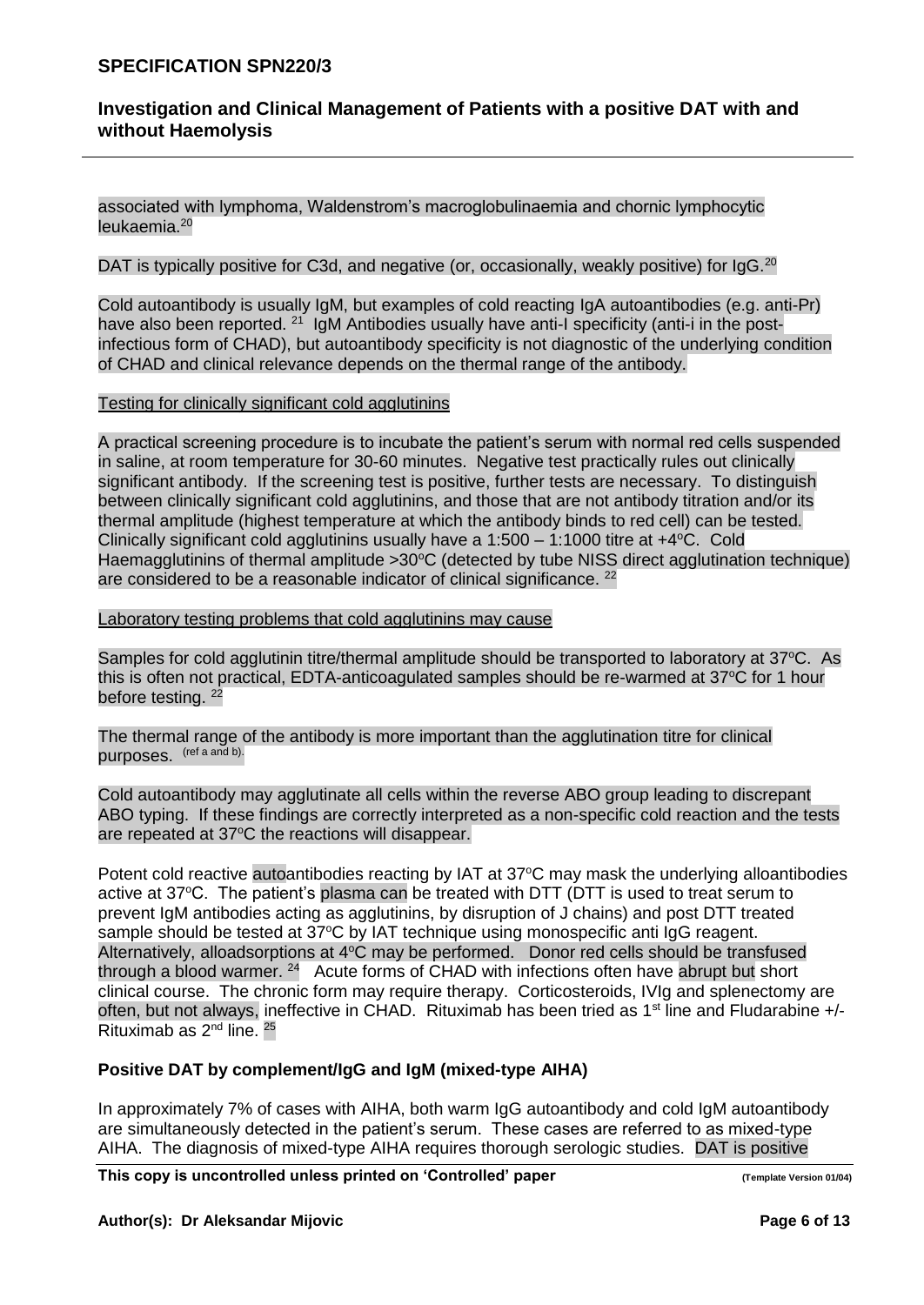# **Investigation and Clinical Management of Patients with a positive DAT with and without Haemolysis**

with both IgG and C3d. Demonstration of both warm IgG autoantibody and cold IgM autoantibody reacting at high thermal amplitude  $($ >30C) is essential for diagnosis.<sup>23</sup>

Mixed-type AIHA can be further classified into idiopathic or secondary, the latter often being associated with systemic lupus erythematosus or lymphoma, or occurring after haemopoietic cell transplantation.

# **PAROXYSMAL COLD HAEMOGLOBINURIA (PCH)**

## *Pathophysiology*

PCH is caused by an IgG biphasic autoantibody, usually with anti-P specificity and commonly seen as acute condition in children. This antibody binds to the RBC in the cold, but activates complement and causes haemolysis at 37ºC. Cases may be idiopathic or can be secondary to acute viral infection in children. Chronic PCH is a very rare condition affecting adults and *may be* associated with congenital or tertiary syphilis or lymphoma.

## *Clinical features*

The most common clinical features include haemoglobinuria, jaundice and pallor preceded by viral infection.<sup>26</sup> Acute, transient PCH is characterised by a sudden onset of acute intravascular haemolysis, most frequently seen in young children, following a viral illness. It has been reported following measles, mumps and chicken pox, but in many cases, no specific viral infection can be identified.<sup>27,28</sup> Relative reticulocytopenia has been noted in some patients with PCH at the time of presentation.<sup>27</sup> Parvovirus induced PCH has been reported in association with reticulocytopenia.<sup>29</sup> Erythrocyte P antigen is a viral receptor for Parvovirus infection of red cell precursors. Awareness and correct diagnosis of PCH is important, as haemolysis is transient in nature and can be halted by keeping the patient warm.

## *Serological investigation and pretransfusion testing*

PCH is caused by an IgG autoantibody, and the biphasic nature of the antibody has been demonstrated by either the Direct or Indirect Donath-Landsteiner Test (DLT).

#### Direct Antiglobulin Test

The DAT is positive for complement only. The biphasic IgG molecules will already have dissociated *in vivo.*

#### Antibody Screening

BCSH guidelines [\(ESD121\)](http://ndcsb217:8088/upload/controlled_documents/ESD121.doc) recommend the use of IAT only at 37°C for pre-transfusion antibody screening, without an additional screening technique, since IAT 37°C methods used alone can detect the majority of clinically significant alloantibodies.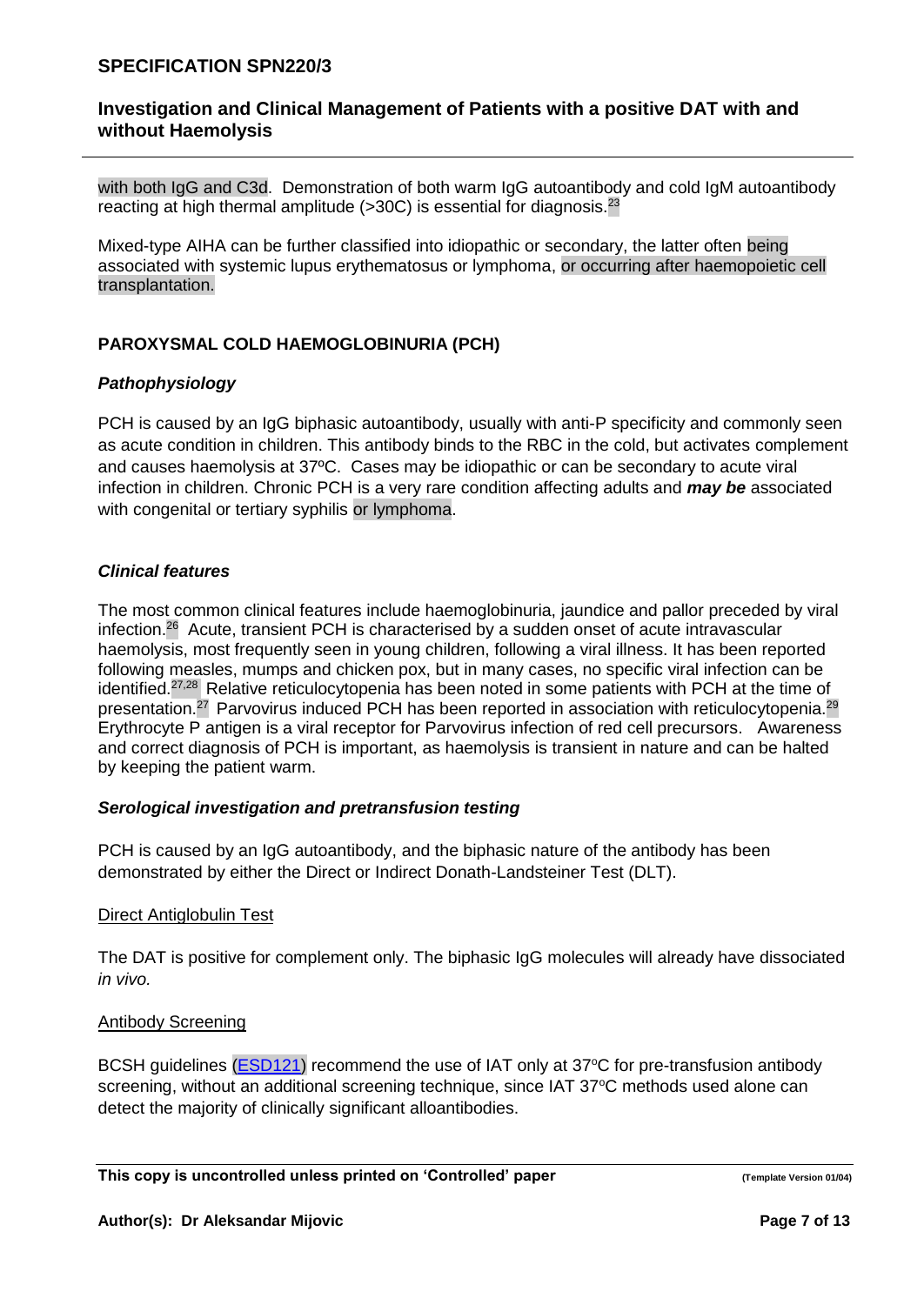# **Investigation and Clinical Management of Patients with a positive DAT with and without Haemolysis**

*Negative antibody screen by the standard IAT at 37<sup>o</sup>C is a common finding in a suspected case of PCH because of the low thermal amplitude nature of the autoantibody. If the antibody investigation is carried out at a lower temperature (15ºC), in suspected PCH cases, either with enzymes or treated red cells in a direct agglutination technique or by IAT, in suspected PCH cases, pan reactive cold antibodies may be detected as the majority of autoantibodies show anti-P specificity with thermal amplitude range up to 15-24<sup>o</sup>C.* Usually the antibody titre is low (less than 64) even when investigated at 4°C.<sup>30</sup> Anti-P specificity can be confirmed at the reference laboratory.

Note: A low serum complement level and/or a low antibody level can result in a negative outcome to the tests. Negative results, therefore, do not rule out PCH. *Donath-Landsteiner Test (DLT) is the confirmatory test for PCH.*

### Donath-Landsteiner Test (DLT)

The nature of the biphasic antibody can be demonstrated by DLT. The DLT can be performed as either a Direct or Indirect procedure. False results are not uncommon in the Direct DLT for one or more reasons stated below: 31

- 1) Low antibody level
- 2) Low complement level (complement is consumed during the haemolytic process)
- 3) Due to the presence of C3dg on the patient's red cells (resistant to complement-mediated haemolysis).

#### Two-stage indirect DLT (see [SOP1150\)](http://ndcsb217:8088/upload/controlled_documents/SOP1150.DOC)

Globoside is the most abundant red cell membrane glycolipid, and is present in the serum of all P+ individuals to variable amounts. Addition of ABO compatible fresh serum therefore, as a source of complement, could result in cross-reaction with anti-P and can lead to a false negative indirect DLT.<sup>32</sup> This can be overcome by the two-stage indirect DLT.

In the two-stage indirect DLT, ABO compatible, fresh serum is only added to the red cell-serum suspension following the initial 1 hour incubation at  $0^{\circ}$ C. This prevents antibody inhibition during the cold phase, and allows maximum sensitisation of the red cells.<sup>32</sup>

Note*: Indirect DLT sample handling (collection and separation of serum from whole blood) should be strictly at 37<sup>o</sup>C to prevent autoadsorption which may cause false negative result. False negative is common with one-stage indirect DLT and should proceed to two-stage indirect DLT if indicated. In some cases the Donath-Landsteiner antibody is only detectable using enzyme (papain) treated cells in the two-stage indirect Donath-Landsteiner test.*

## Transfusion Support

Awareness, a high index of suspicion of PCH and a correct diagnosis are important, as keeping the patient warm at an ambient temperature of  $30^{\circ}$ C will assist recovery. In rare severe cases, however, when blood transfusion may be required, ABO, Rh and K compatible units should be selected for the crossmatch, and the use of blood warmers may provide some protection against a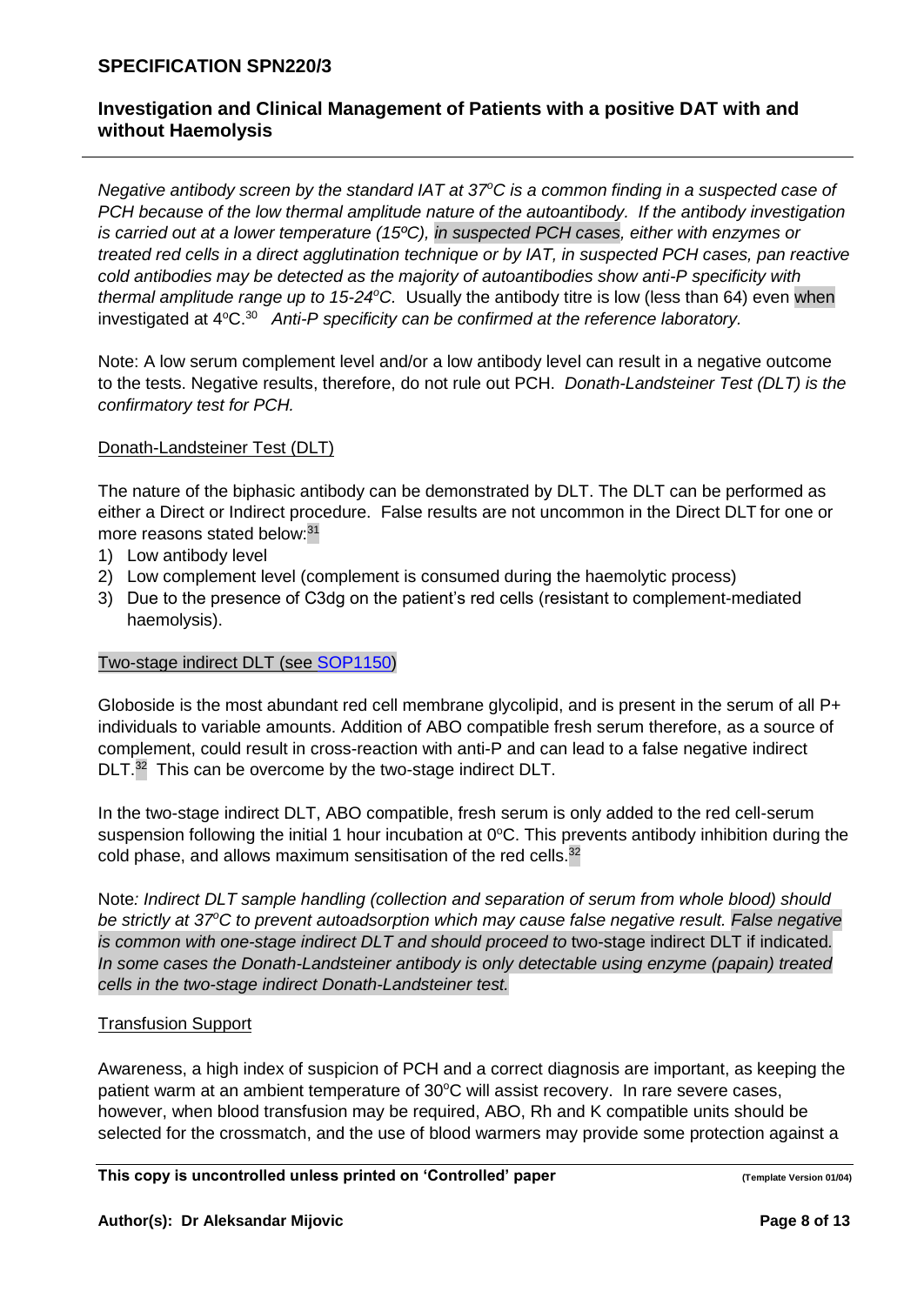haemolytic reaction.<sup>24</sup> P- (pp or Pk) blood is not readily available, but should be considered if there is no response to transfusion of P+ cross-match compatible blood. In such a case, the reference centre should be contacted to explore the availability of P- units at the National Frozen Blood Bank. Steroids may be helpful.

# **Drug induced Immune Haemolytic Anaemia**

It may be evident from the medical history and serological investigation that drug-induced immune haemolytic anaemia should be considered. In cases where drug-induced immune haemolysis is suspected, please refer the case to Sheffield RCI laboratory (see list of drugs implicated in immune haemolytic anaemia).

NB: The presence of free autoantibodies in the serum may interfere with investigations for drug induced haemolysis. Please check with the Sheffield Blood Centre before agreeing to these investigations being undertaken.

## Mechanisms of drug-induced immune haemolytic anaemia<sup>33-36</sup>

- 1. Drug Adsorption: Antibodies directed against certain drugs that bind to red cell membranes, (e.g. high dose IV penicillin/some cephalosporins): Positive DAT due to IgG coating. Antibody eluted from the red cells reacts with penicillin-coated red cells but not with uncoated red cells.
- 2. Non-specific adsorption: First generation cephalosporins alter the red cell membrane, which induces non-specific adsorption of proteins / immunoglobulins. Only positive DAT with no haemolysis.
- 3. Drug-dependent Immune-Complex Mechanism: Complement components due to formation of drug/anti-drug immune complexes (e.g. Quinidine / Phenacetin).
- 4. Drug-Independent Autoantibody Production: Serologically indistinguishable from idiopathic WAIHA. Red cells are coated with IgG, eluate/serum reacts with all cells tested. (e.g. L dopa, Procainamide, Mefenamic Acid, Fludarabine).

Second and third generation cephalosporins are increasingly associated with severe AIHA. Some of these drugs may induce drug independent autoantibodies and others may also induce drug dependant antibodies through drug adsorption mechanism.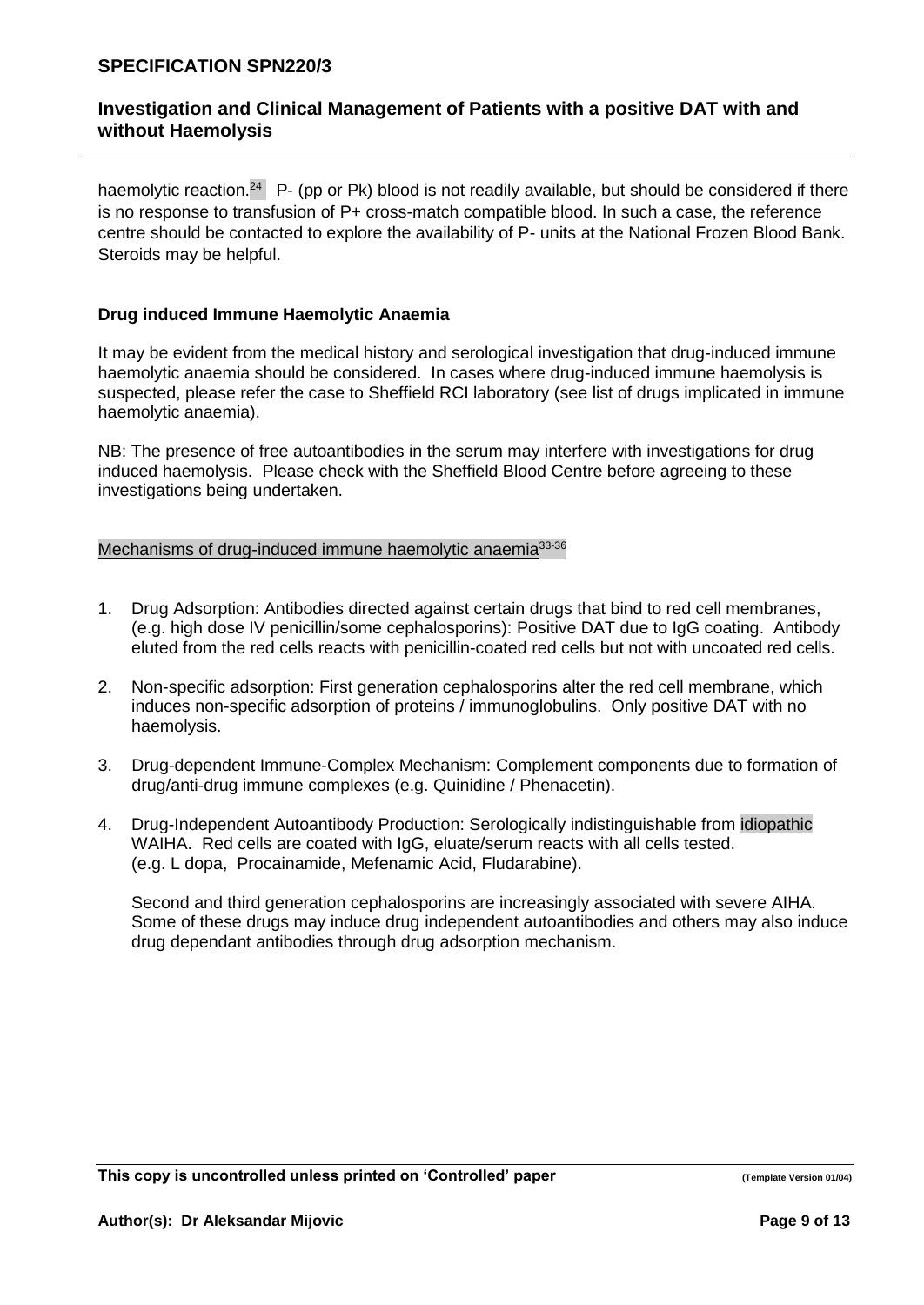# **Drugs Implicated in Immune Haemolytic Anaemia**

| Acetaminophene                   | $\overline{\mathbf{c}}$ | Ibuprofen                                        | 3                       |
|----------------------------------|-------------------------|--------------------------------------------------|-------------------------|
| Acetylsalicylic acid             | $\overline{2}$          | Insulin                                          | $\overline{2}$          |
| Ajmaline                         | $\overline{c}$          | Isoniazid                                        | 1,2                     |
| Aminophyrine                     | $\overline{2}$          | Levodopa                                         | 3                       |
| Azapropazone                     | 1                       | Mefenamic acid                                   | 3                       |
| <b>Buthiazide</b>                | $\overline{2}$          | Mephalan                                         | $\overline{c}$          |
| Carbimazole                      | 1                       | Methadone*                                       | $\overline{2}$          |
| Carbromal                        | 1,2                     | Methysergide                                     | 2,3                     |
| Cephalosporins                   | 1                       | Nalidixic acid                                   | $\overline{\mathbf{c}}$ |
| Cefotetan/Cefotaxime             |                         | Naproxen                                         | 3                       |
| Cefoxitin/Ceftazidime            |                         | Nomifensine                                      | 2,3                     |
| Ceftriaxone/Cephalotin           |                         | Penicillins                                      | 1,2                     |
| Cephalexin//Cephazolin           |                         | Amoxycillin/Ampicillin                           |                         |
| Cephamanodole/Cephaloridine      |                         | Flucloxacillin/Methicillin                       |                         |
| Latamoxef                        |                         | Nafcillin/Oxacillin                              |                         |
| Chlorpromazine                   | 2,3                     | Ticarcillin                                      |                         |
| Chlorpropamide                   | $\overline{\mathbf{c}}$ | Unasyn (ampicillin ticarcillin sodium/sulbactum) |                         |
| Cianidanol                       | $\overline{\mathbf{c}}$ | Penacetin                                        | 2                       |
| Cimetidine                       | 3                       | Plethoryl                                        | 3                       |
| Cianidanol                       | $\overline{c}$          | Probenecid                                       | $\overline{c}$          |
| Cimetidine                       | 3                       | Procainamide                                     | 3                       |
| Cisplatin                        | 1                       | Quinine                                          | 1,2                     |
| catergen                         | 1,2                     | Rifampicin                                       | $\overline{c}$          |
| Diclofenac                       | $\overline{2}$          | Stibophen                                        | $\overline{2}$          |
| Dipyrone                         | 1,2                     | Streptomycin                                     | 1                       |
| DPT(diptheria,pertussis,tetanus) | 3                       | Sulphonamides                                    | 1, 2, 3                 |
| <b>Triple Vaccine</b>            |                         | Sulindac                                         | $\overline{2}$          |
| Erythromycine                    | $\overline{2}$          | Teniposide                                       | $\overline{2}$          |
| Fenprofen                        | $\overline{2}$          | Tetracycline                                     | 1                       |
| Fludarabine                      | 3                       | Thiopental                                       |                         |
| Glafenine                        | $\overline{2}$          | Tolbutamide                                      | $\frac{2}{2}$           |
| Glibenclamide                    | 1                       | Tolmetin                                         | 2,3                     |
| Hydralizine                      | $\overline{c}$          | Triamterene                                      | $\overline{c}$          |
| Hydrochlorothiazide              | $\overline{2}$          | <b>TMA-Plasticiser</b>                           | $\overline{\mathbf{c}}$ |
|                                  |                         | Valproic-acid                                    | $\star$                 |
|                                  |                         | Zompirac                                         | $\overline{2}$          |

1. Documented or possible drug adsorption mechanism

2. Documented or possible immune-complex mechanism<br>3. Documented or possible autoimmune mechanism.

Documented or possible autoimmune mechanism.

Reported to cause a positive DAT without overt haemolysis **Ref:** Clinical Practice of Transfusion Medicine, 3rd Ed., Churchill Livingstone L.D.Petz, Drug Induced Immune Haemolytic Anaemia (Pg 494-496)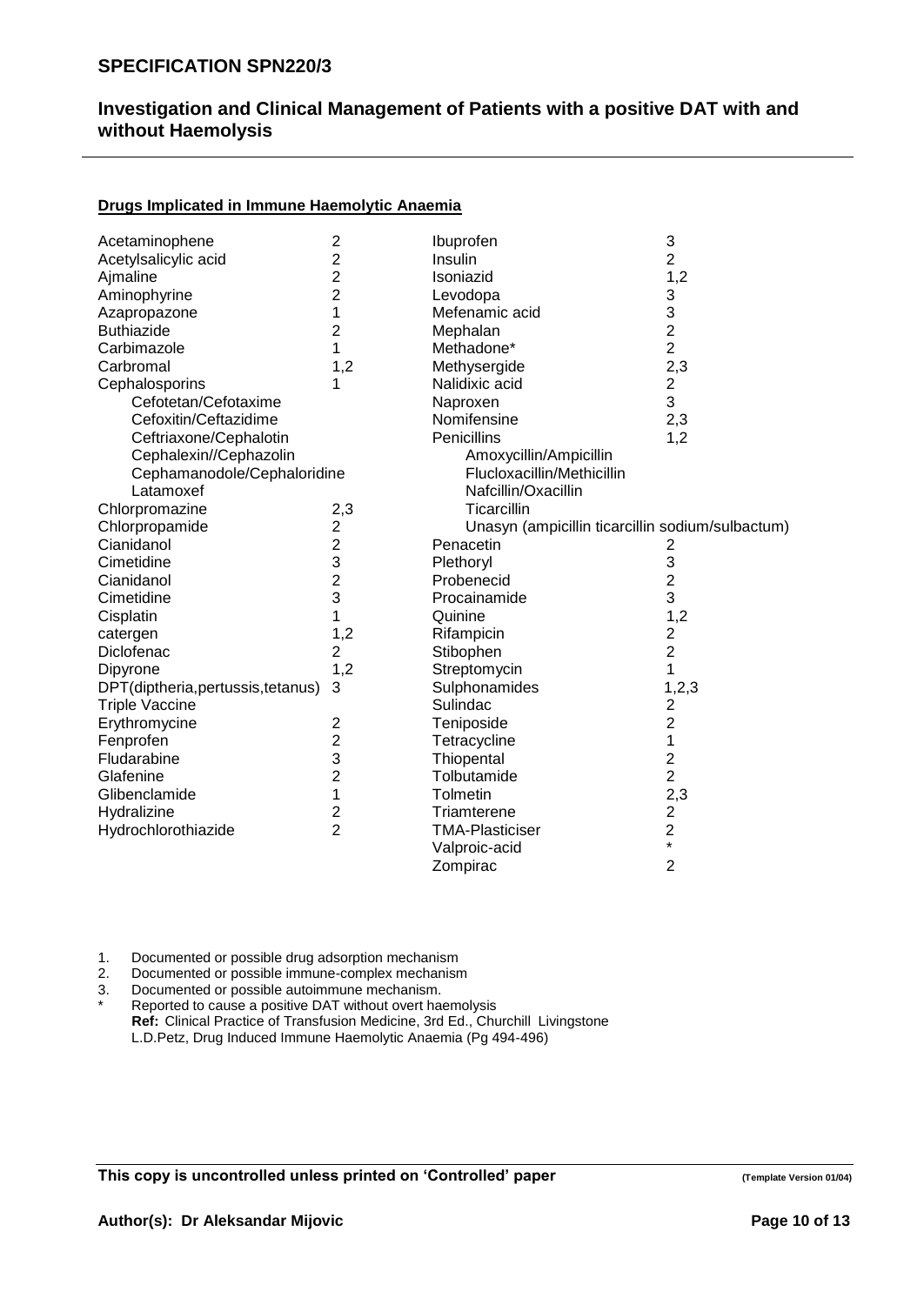# **Investigation and Clinical Management of Patients with a positive DAT with and without Haemolysis**

### **REFERENCES**

- 1. Toy PT, Chin CA, Reid ME, Burns MA**.** Factors associated with positive direct antiglobulin tests in pretransfusion patients: A case control study. Vox Sang 1985;49:215-220.
- 2. Ramsey G**.** Red cell antibodies arising from solid organ transplants. Transfusion 1991;31:76-86.
- 3. Sokol RJ, Hewitt S, Stamps BK**.** Autoimmune haemolysis: An 18-year study of 865 cases referred to a regional transfusion centre. Br.Med J 1981;282:2023-7.
- 4. Amdt PA, Leger RM, Garratty G. Serological findings in autoimmune haemolytic anemia associated with immunoglobulin M warm antibodies. Transfusion 2009; 49: 235-242.
- 5. Heddle N, Kelton JG, Turchyn KL, Ali MAM**.** Hypergammaglobulinemia can be associated with a positive direct antiglobulin test, a non-reactive eluate, and no evidence of haemolysis Transfusion 1988; 28:29-33.
- 6. Shelman IA, Petz LD. Red cell compatibility testing: Clinical significance and laboratory methods. In: Petz LD, Swixher SN, Kleinman S, et al, eds. Clinical practice of transfusion medicine, 3rd ed. New York: Churchill Livingstone, 1996:199-244.
- 7. Clark JA, Tanley PC, Wallas CH. Evaluation of patients with positive direct antiglobulin tests and non-reactive eluates discovered during pretransfusion testing. Immunohaematology 1992; 8:9-12.
- 8. Win N, Islam SIAM, Peterkin MA, Walker ID. Positive Direct Antiglobulin Test due to Antiphospholipid antibodies in normal healthy Blood Donors. Vox Sanguinis 1997;Vol.72,No.3:182-184.
- 9. Sachs U, Roder L, Santoso S, Bein G. Does a negative direct antiglobulin test exclude warm autoimmune haemolytic anaemia? A prospective study of 504 cases. British Journal of Haematology 2006; 132: 655-656.
- 10. Domen RE, Clarke A**.** Case reports: red blood cell autoantibodies mimicking alloantibodies Immunohaematology 1991;7:98-101.
- 11. Engelfriet CP, Overbeeke MAM, vondem Bourne AEGKr**.** Autoimmune hemolytic anemia Semin Hematol 1992; 29:3-12.
- 12. Sokol RJ**.** Patients with red cell autoantibodies; selection of blood for transfusion. Clin Lab Haemat 1988;10:157-164.
- 13. Sokol RJ, Booker DJ, Stamps R.Investigation of patients with autoimmune haemolytic anaemia and provision of blood for transfusion. ACP Broadsheet No. 145. J Clin Pathol 1995;48:602-610,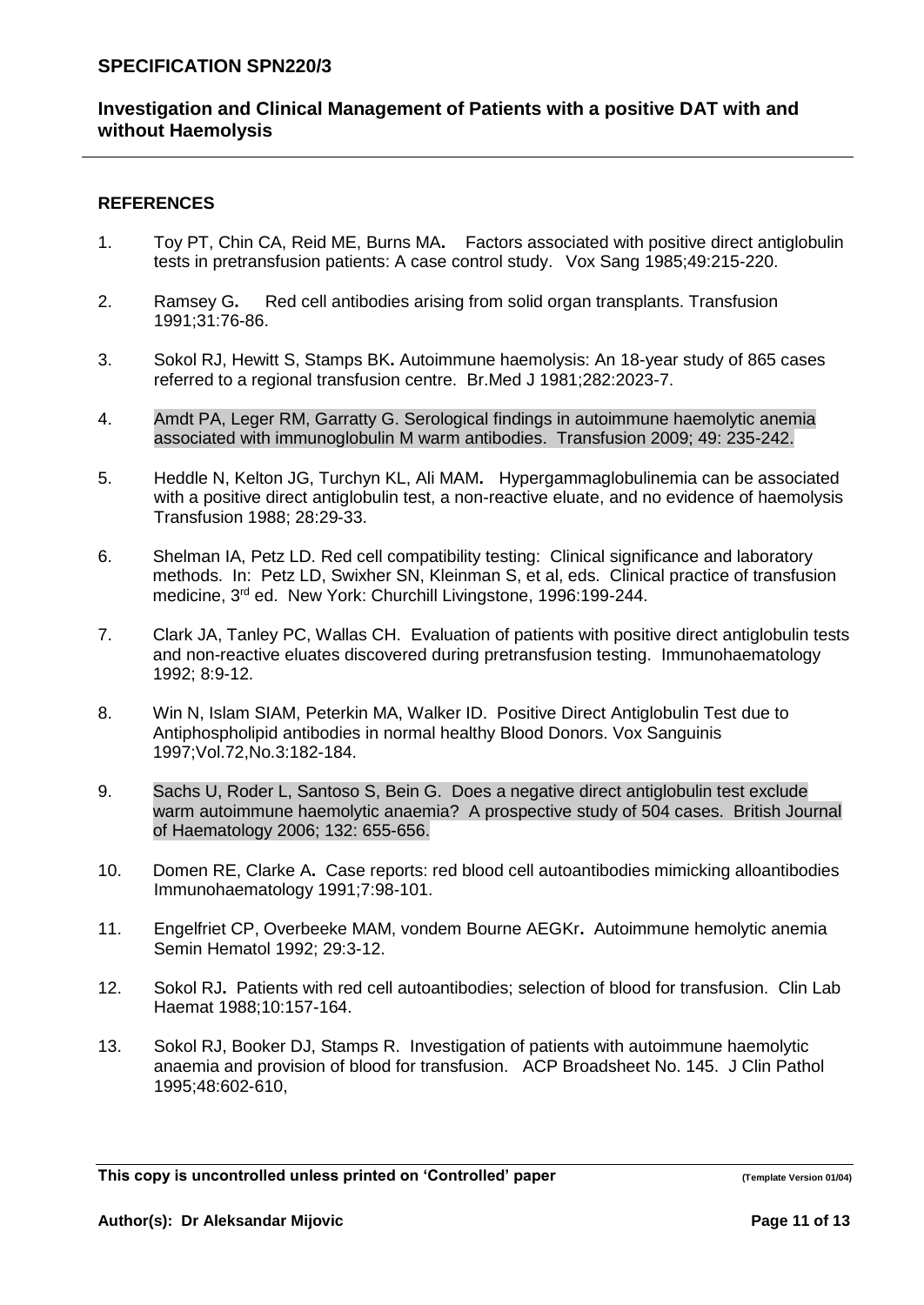# **Investigation and Clinical Management of Patients with a positive DAT with and without Haemolysis**

- 14. Sigmund KE**.** Direct antiglobulin testing. In: Pierce SR, Wilson JK eds. Approaches to serological problems in the hospital transfusion service. Arlington VA. American Association of Blood Banks 1985:101-33
- 15. Kohan AL. High-dose intravenous immunoglobulin in no -ABO transfusion incompatibility. Vox Sang 1994;67:195-198
- 16. James P, Rowe GP, Tozzo GG. Elucidation of alloantibodies in autoimmune haemolytic anaemia. Vox Sang 1988; 54:167-171.
- 17. Lee E, Redman M, Burgess G, and Win N: Do patients with autoantibodies or clinically insignificant alloantibodies require an indirect antiglobulin test crossmatch? Transfusion 2007; Jul; 47(7): 1290-5.
- 18. Shulman IA, Nelson JM, Nakayama R: When should antibody screening tests be done for recently transfused patients? Transfusion 1990;30:39-41.
- 19. British Committee for Standards in Haematology, Milkins C, Berryman J, Cantwell C, Elliott C, Haggas R, Jones J, Rowley M, Williams M and Win N. Guidelines for pre-transfusion compatibility procedures in blood transfusion laboratories. Transfusion Medicine 2013; 23: 3-35.
- 20. Berentsen S. How to manage cold agglutinin disease. Br J Haematology 2011; 153: 309-317.
- 21. Roelcke D, Haik H, Kreft H, Macdonald B, Pereira A, Habibi B.IgA cold agglutinins recognise Pr and Sa antigens expressed on glycophorins. Transfusion 1993;33:472-475.
- 22. Petz L. Cold antibody AIHA. Blood Review 2008; 22:1-15.
- 23. BSCH Guidelines: The diagnosis and management of primary autoimmune haemolytic anaemia. August 2016.
- 24. Duffy TP. Autoimmune haemolytis anaemia and paroxysmal nocturnal haemoglobulinuria in Rossi's principles of transfusion medicine: 4th edition. Wiley-Blackwell. pp 321-343.
- 25. Berentsen S, Randen U, Vagan A M, Hjorth-Hansen H, Anders V, et al. High response rate and durable remissions following fludarabine and rituximab combination therapy for chronic cold aggulutinin disease. Blood 2010; 116(17):3180-3184.
- 26. Win N, Tiwari D, Keevil V, Needs M and Lakhani A. Mixed-type autoimmune haemolytic anaemia: Unusual cases and a case associated with splenic T cell angioimmunoblastic non-Hodgkins lymphoma. Hematology 2007; 12(2):159-162.
- 27. N M Heddle**.** Acute Paroxysmal Cold Hemoglobinuria**.** Transfusion Medicine Reviews. Vol. III, No. 3 (July);1989:219-229.
- 28. Vogel JM, Hellman M, Moloshok RE: Paroxysmal cold hemoglobinuria of Nonsyphilitic etiology in two children. J. Pediatr 1972;81:974-977.